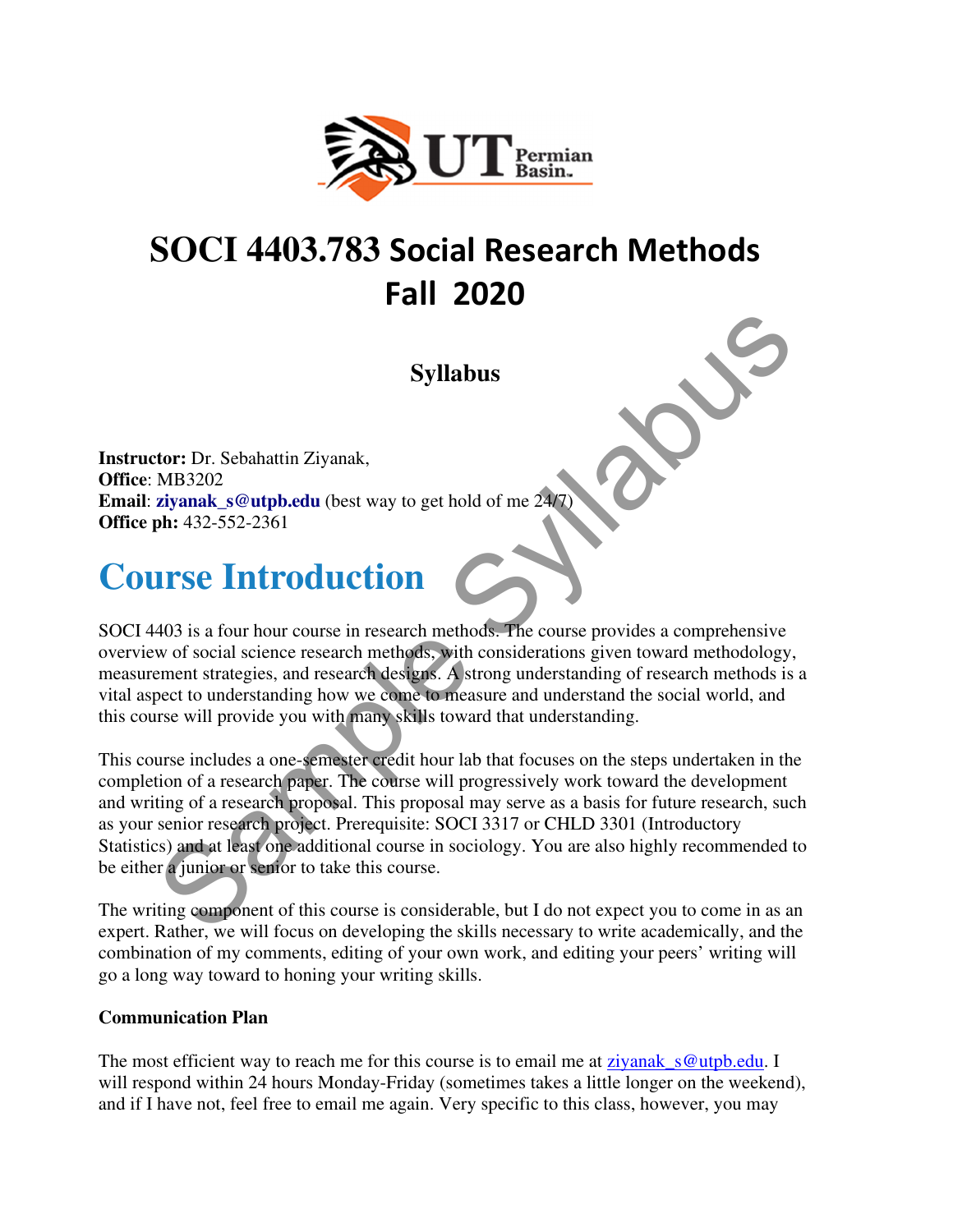also benefit from posting general questions about the course in the "Course Questions" forum on the Discussion Board. I check this frequently and will answer those on a daily basis.

### **Objectives/ Measurable Learning Outcomes:**

By the end of the course, you will be able to:

- Show that research is a reliable process for acquiring information that contributes to making good decisions.
- Identify the role of critical thinking in the conduct of research and in the consumption of research knowledge and information.
- Identify the nature of research as an empirical and evidence-based science that offers provisional knowledge which is subject to challenges, improvements, and change and help to conduct research
- Explain the uses of quantitative and qualitative research data, and identify which is appropriate to address your research question.
- Describe the different data collection techniques which researchers use such as experiments, surveys, content analysis, existing statistics, ethnographic field research, and historical-comparative techniques.
- Distinguish between exploratory, descriptive, explanatory and evaluation as the four major purposes of research.
- Analyze the orientations of basic and applied research.
- Construct a research proposal, including understanding how to write an Introduction, Literature Review, & Hypothesis section.
- Explore topics relating to research ethics, and thereby gain firsthand experience in developing and writing one's own research proposal for submission to the Institutional Review Board Show that research is a reliable process for acquiring information that contributes to<br>making good decisions.<br>
Intentify the role of critical thinking in the conduct of research and in the consumption<br>
of research knowled
- Identify the process of survey construction and conduct peer review of other students' surveys

# **Course Description**

- **Course Credits**: 4.0
- **Location:** This course is a full Web course and is conducted in Canvas
- **Course Prerequisites**: SOCI 3317 plus one additional Sociology course or permission of instructor.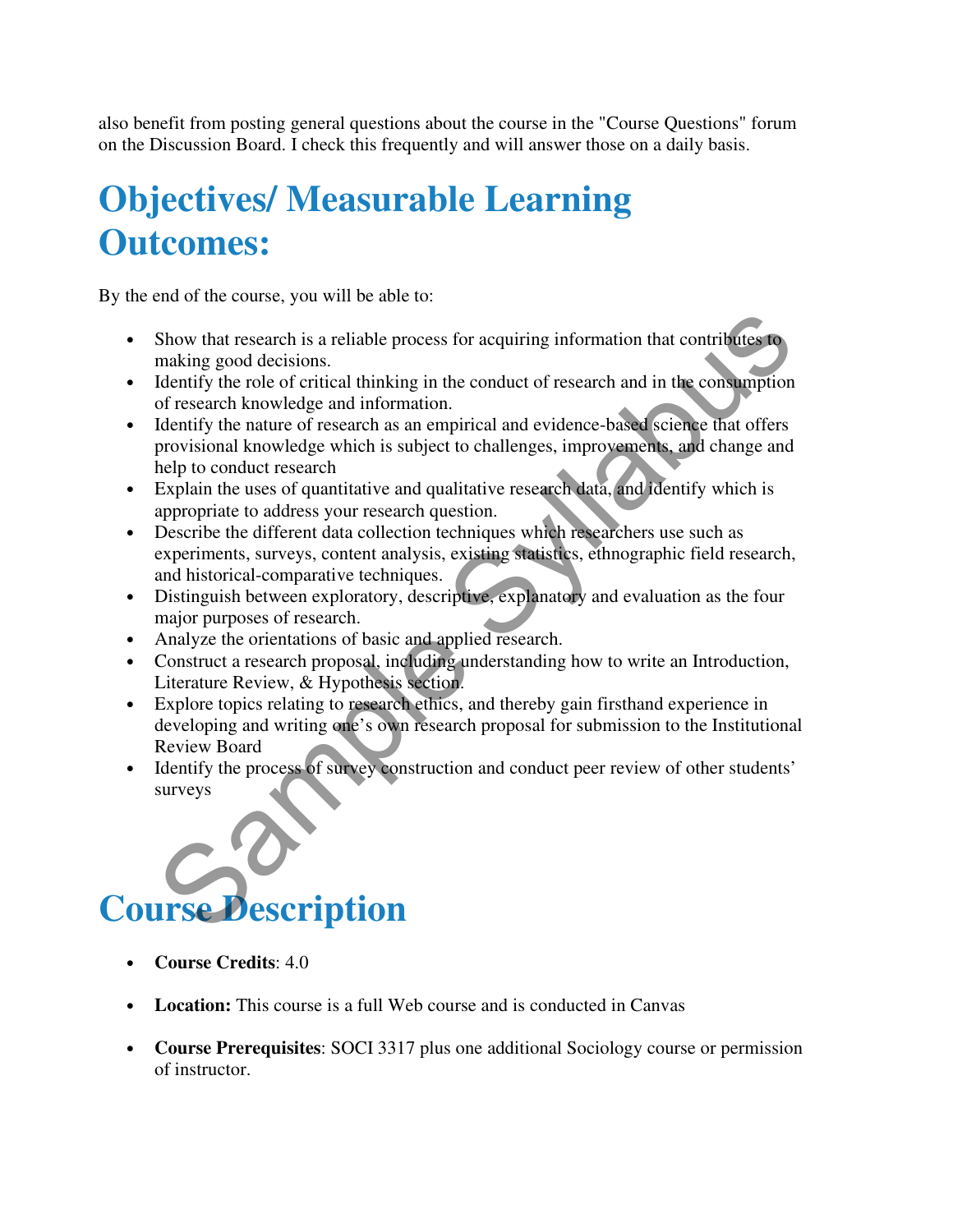• *Course Catalog Description:* The course provides a comprehensive overview of social science research methods, with emphasis given to the concepts used in the conduct of research, measurement strategies, and research designs. This course includes a onesemester credit hour lab that focuses on the steps undertaken in the completion of a research paper. Required for all Sociology majors.

### **Overview of the Course**

- *Purpose:* The purpose of this course is to gain an understanding of how social science research methods can be used to better understand the social world.
- *Objectives/outcomes:* Students will be familiarized with the fundamental elements of social research methods. The course is designed to prepare students for the final required core course, Senior Research Seminar. This preparation includes the development of critical thinking skills in relation to social science research, as well as picking one's research question, and developing that question into a research proposal that could feasibly be pursued.
- *General Topics:* The course will provide instruction on the diverse set of methods used by social science researchers, including first hand development of students' own research ideas and engagement with various methods. Topics to be examined include picking a research question, sampling, measurement of variables, planning a study, types of quantitative and qualitative research, research ethics, survey construction, peer reviewing techniques, and writing a research proposal. **EVALUATE COUTSE**<br> **Purpose:** The purpose of this course is to gain an understanding of how social science<br>
research methods can be used to better understand the social world<br> **Objectives/outcomes:** Students will be famil
- *Target Audience:* This course is intended for social science majors. That is, the focus of the course is on learning the methods social scientists use to come to understand the social world. As such, the course may also be relevant to persons in fields other than social science, such as business, humanities, and education majors may find benefit in the methods.
- *Required for any specific major/minor***?:** Required for all Sociology and Child and Family Studies majors. Course serves as a precursor to Senior Research Seminar, the final course for Sociology majors.

## **Method of Instruction**

The course is structured around online lectures in written form. Each lecture is written similar to the style of a classroom lecture, but will provide you with the opportunity to approach the material at your own pace. Further, you will have the opportunity to test your basic knowledge along the way, so that you can gain basic mastery of concepts before moving on.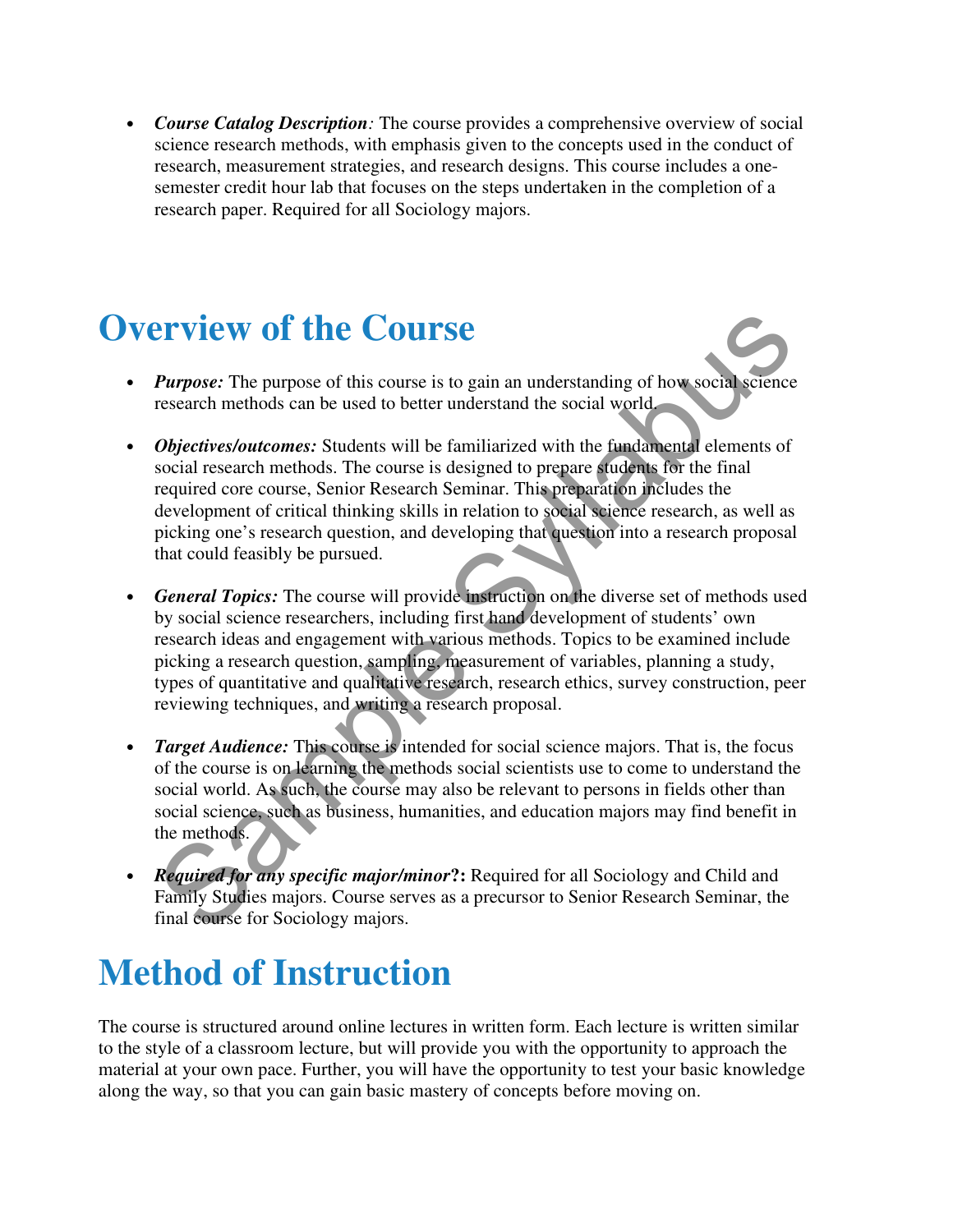"Lab" credit that was previously awarded through an extra hour of course time will be accounted for through a good deal of hands-on work. Students will have the opportunity to work through social science research issues at various points in the research process. Further, substantial peer review will be included, as thinking critically about others' work is a crucial part of the research process.

Thus, beyond the lecture modules, students will submit work to each other for peer review. They will learn how to review other's work and ideas, as well as how to respond to these ideas. The instructor will facilitate the peer review process. Participation in peer review will comprise a substantial portion of the course grade.

### Course Schedule

|                                                                                                                                                                                                                                                                                                                                                                                                                                                                                                                                                                    | a substantial portion of the course grade.                                                                                                                                                                                                                                                                                                                |                           |  |  |
|--------------------------------------------------------------------------------------------------------------------------------------------------------------------------------------------------------------------------------------------------------------------------------------------------------------------------------------------------------------------------------------------------------------------------------------------------------------------------------------------------------------------------------------------------------------------|-----------------------------------------------------------------------------------------------------------------------------------------------------------------------------------------------------------------------------------------------------------------------------------------------------------------------------------------------------------|---------------------------|--|--|
|                                                                                                                                                                                                                                                                                                                                                                                                                                                                                                                                                                    | Discussion Board posting will be used to deal with questions on assignments. Students will be<br>expected to post on the board weekly to discuss the topics for each Module. Such posting will<br>expose students to a wide variety of research topics and ideas, and should thus facilitate<br>development of a broader set of critical thinking skills. |                           |  |  |
| I will expect students to submit their work and research ideas to me throughout the semester,<br>and especially early on, I will expect them to speak with me about their research ideas.<br>Multiple platforms exist for us to discuss these ideas. Among these are email, telephone,<br>Discussion Board posting, and an online forum called WIMBA. Through past experience, I<br>have found that the Discussion Board is among the best forums to handle general questions, as<br>others are likely to have the same question as you.<br><b>Course Schedule</b> |                                                                                                                                                                                                                                                                                                                                                           |                           |  |  |
| Week of:                                                                                                                                                                                                                                                                                                                                                                                                                                                                                                                                                           | Module Number/ Class Topic                                                                                                                                                                                                                                                                                                                                | <b>Reading</b>            |  |  |
|                                                                                                                                                                                                                                                                                                                                                                                                                                                                                                                                                                    |                                                                                                                                                                                                                                                                                                                                                           |                           |  |  |
| Aug. $24-$<br>Aug. 30                                                                                                                                                                                                                                                                                                                                                                                                                                                                                                                                              | <b>Module 0:</b><br><b>Syllabus, Overview of Course</b><br><b>Introductions</b><br>Module 1:<br>Introduction to Research / How to Peer Review                                                                                                                                                                                                             | Chapter<br>1              |  |  |
|                                                                                                                                                                                                                                                                                                                                                                                                                                                                                                                                                                    | <b>Module 2:</b><br>Planning a Study                                                                                                                                                                                                                                                                                                                      | Chapter<br>2              |  |  |
| Aug. $31 -$<br>Sep. 06                                                                                                                                                                                                                                                                                                                                                                                                                                                                                                                                             | <b>Module 3:</b><br><b>Research Ethics / Institutional Review Board</b>                                                                                                                                                                                                                                                                                   | Chapter<br>3              |  |  |
|                                                                                                                                                                                                                                                                                                                                                                                                                                                                                                                                                                    | <b>Module 4:</b><br>Sampling                                                                                                                                                                                                                                                                                                                              | Chapter<br>$\overline{4}$ |  |  |
| Sep. $07 -$<br>Sep. 13                                                                                                                                                                                                                                                                                                                                                                                                                                                                                                                                             | <b>Module 5:</b><br>Writing a Lit Review/Citation format                                                                                                                                                                                                                                                                                                  | Slides<br>only            |  |  |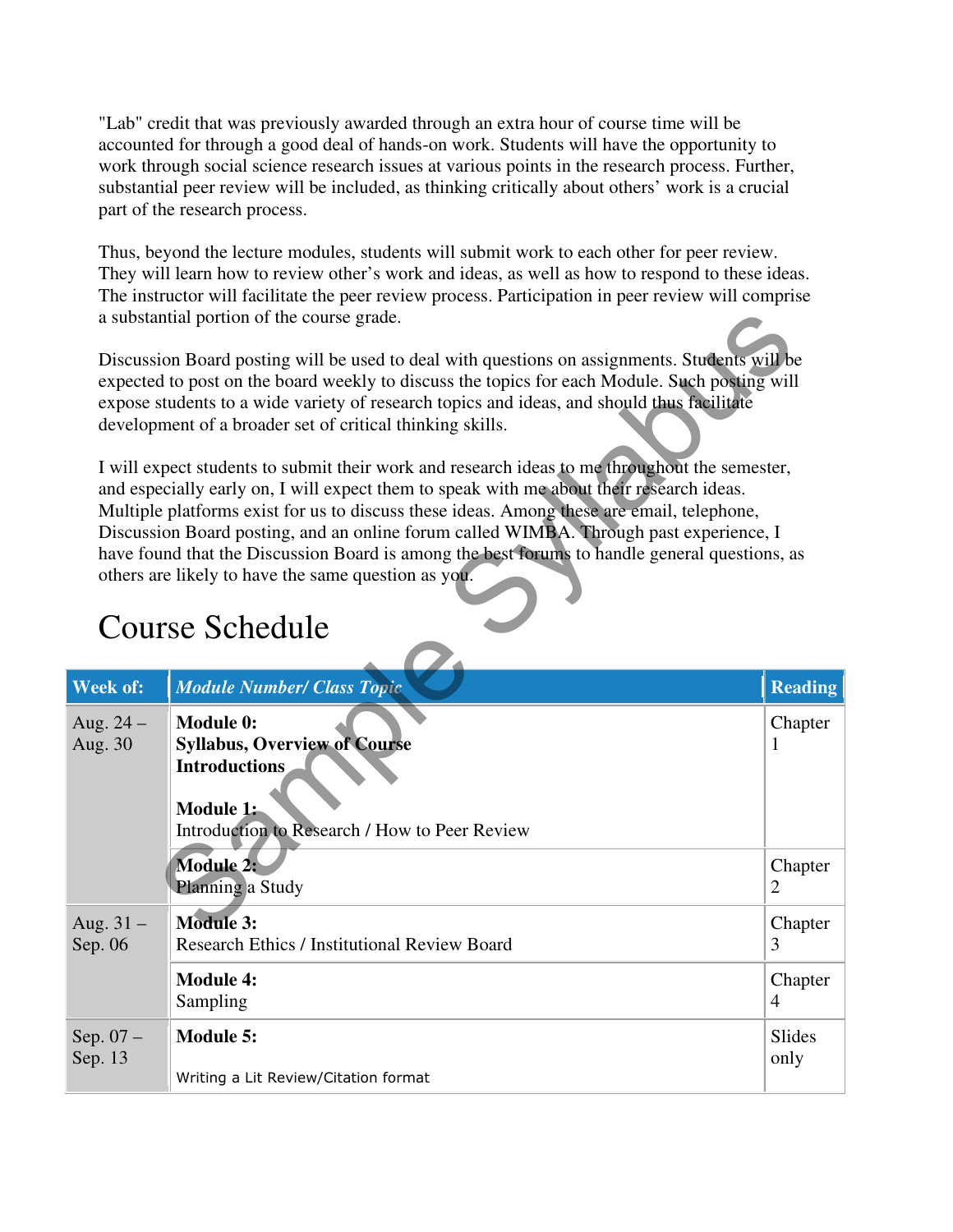| <b>Module 6:</b>                                                                                                                                                                                                                                | Chapter |  |  |
|-------------------------------------------------------------------------------------------------------------------------------------------------------------------------------------------------------------------------------------------------|---------|--|--|
| Measurement, Part I: Operationalization & Conceptualization                                                                                                                                                                                     | 5       |  |  |
| <b>Module 7:</b>                                                                                                                                                                                                                                | Chapter |  |  |
| Measurement, Part II: Reliability and Validity                                                                                                                                                                                                  | 5       |  |  |
| <b>Module 8:</b>                                                                                                                                                                                                                                | Chapter |  |  |
| <b>Survey Research</b>                                                                                                                                                                                                                          | 6       |  |  |
| <b>Module 9:</b>                                                                                                                                                                                                                                | Chapter |  |  |
| <b>Qualitative Methods</b>                                                                                                                                                                                                                      | 10      |  |  |
| <b>Module 10:</b>                                                                                                                                                                                                                               | Chapter |  |  |
| Secondary Data/Content Analysis                                                                                                                                                                                                                 | 8       |  |  |
| <b>Module 11:</b>                                                                                                                                                                                                                               | Chapter |  |  |
| Experiments                                                                                                                                                                                                                                     | 7       |  |  |
| Module 12:                                                                                                                                                                                                                                      | Chapter |  |  |
| Historical and Cross-Cultural Research                                                                                                                                                                                                          | 11      |  |  |
| <b>Module 13:</b>                                                                                                                                                                                                                               | Chapter |  |  |
| Quantitative Data Analysis                                                                                                                                                                                                                      | 9       |  |  |
| <b>Module 14:</b>                                                                                                                                                                                                                               | Chapter |  |  |
| Writing a Research Report                                                                                                                                                                                                                       | 12      |  |  |
| Final edits/Revisions                                                                                                                                                                                                                           |         |  |  |
| <b>Final Paper due</b>                                                                                                                                                                                                                          |         |  |  |
| Fall 2020 First 8 weeks Classes Begin<br>August 24, 2020<br>Last day to drop or withdraw<br>Fri, September 25, 2020<br><b>Required Materials</b><br>John w. Creswell & J. David Creswell, Research Design, 5th Edition. Sage Publication. 2018. |         |  |  |
|                                                                                                                                                                                                                                                 |         |  |  |

# **Required Materials**

ISBN 978-1-5063-8670-6

*Other materials:* Microsoft Office – 2003 or newer

# **Computer Skills, Other Requirements**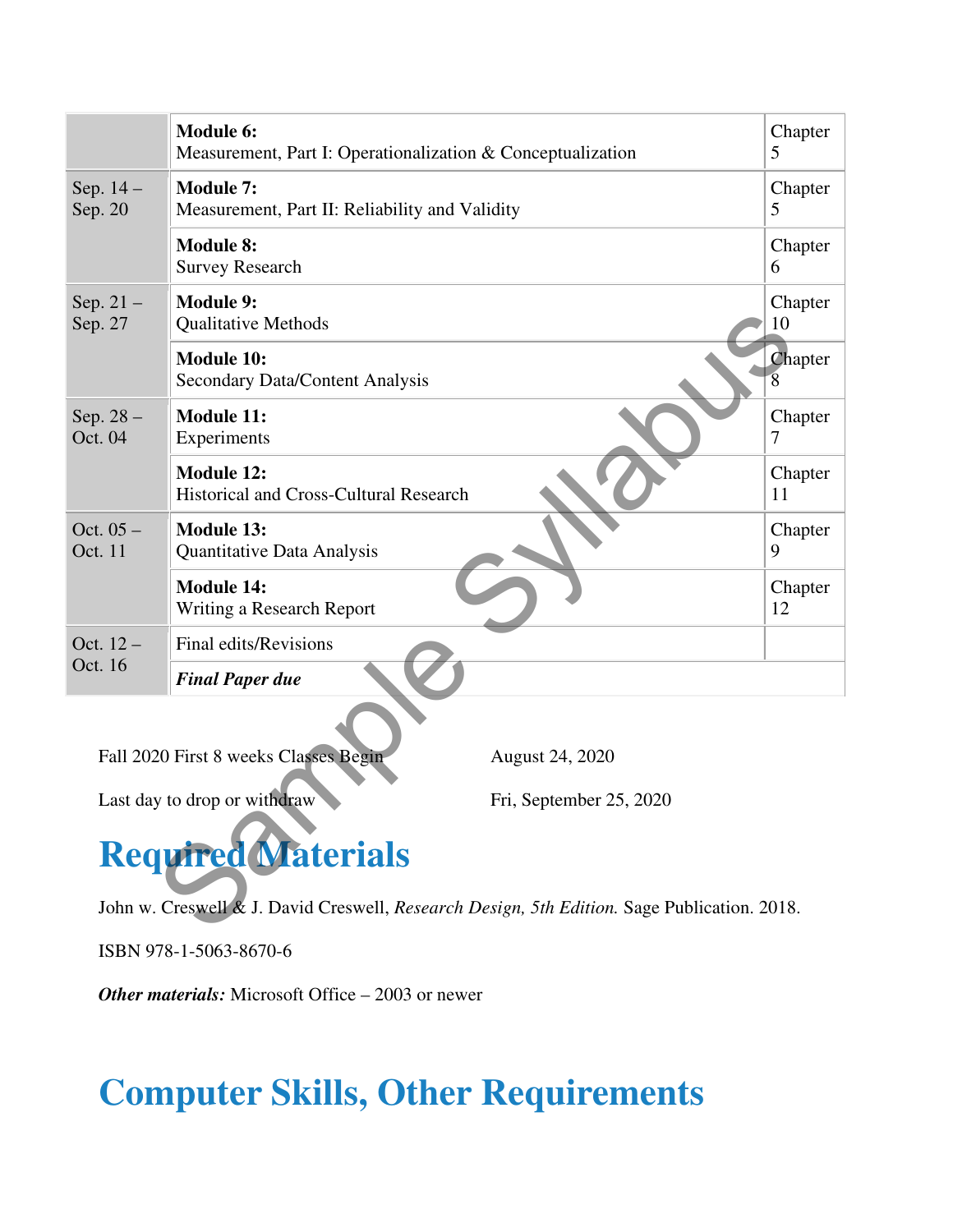Basic Microsoft Office skills will greatly benefit you, although the course will approach the use of these applications with the understanding that some of you may have had limited experience with them.

For those of you who are extremely unfamiliar with Microsoft Office applications, I strongly recommend that you familiarize yourself with the "Help" function, as it will troubleshoot a wide scope of basic questions. When you cannot find the answers you need, you may also want to search for whatever question you have on Google or another search engine, as there are a plethora of resources devoted to both basic and more advanced computing questions. For example, simply type in "how do I enter a formula in Excel." This query will bring up a number of pages that should help you figure out what you may have been missing.

I will attempt to help you navigate technology issues specifically relating to the course when it comes to specific methods we are using in the course. I am not a computer expert and likely will not be able to help you with more general issues or problems with hardware or software, although I will do my best to advise you on whom you should consult for advice on such issues.

### **Assessment**

The following components will make up your grade in the course.

#### *Research Proposal – 50%*

The central requirement for this course is the development of the first sections of a research proposal. Unlike some term papers, this proposal will be developed incrementally from the very beginning of the semester. This process will allow for a good deal of idea development as well as extensive editing. Various assignments throughout the semester will require you to submit drafts of specific sections of the proposal. e, simply type in "how do I enter a formula in Excel." This query will bring up a<br>
of pages that should help you figure out what you may have been missing.<br>
term to belo you navigate technology issues specifically relating

You are not allowed to study minors in this course. In other words, the subject must be 18 years of age. You will NOT be expected to collect your own data for this proposal. In fact, as you will learn early on the semester, **you cannot collect your own data without first obtaining explicit approval from UTPB's Institutional Review Board**.

This proposal will be turned in at the end of the semester, and will serve as the final product in a semester of work. Â I will provide you with a clear rubric that outlines the expectations and grading details for this proposal. **Your research project is 8 pages, excluding cover page and references worth (50% of your total points.)**

In general, the research proposal will include:

- **Introduction** 
	- o Statement of the Problem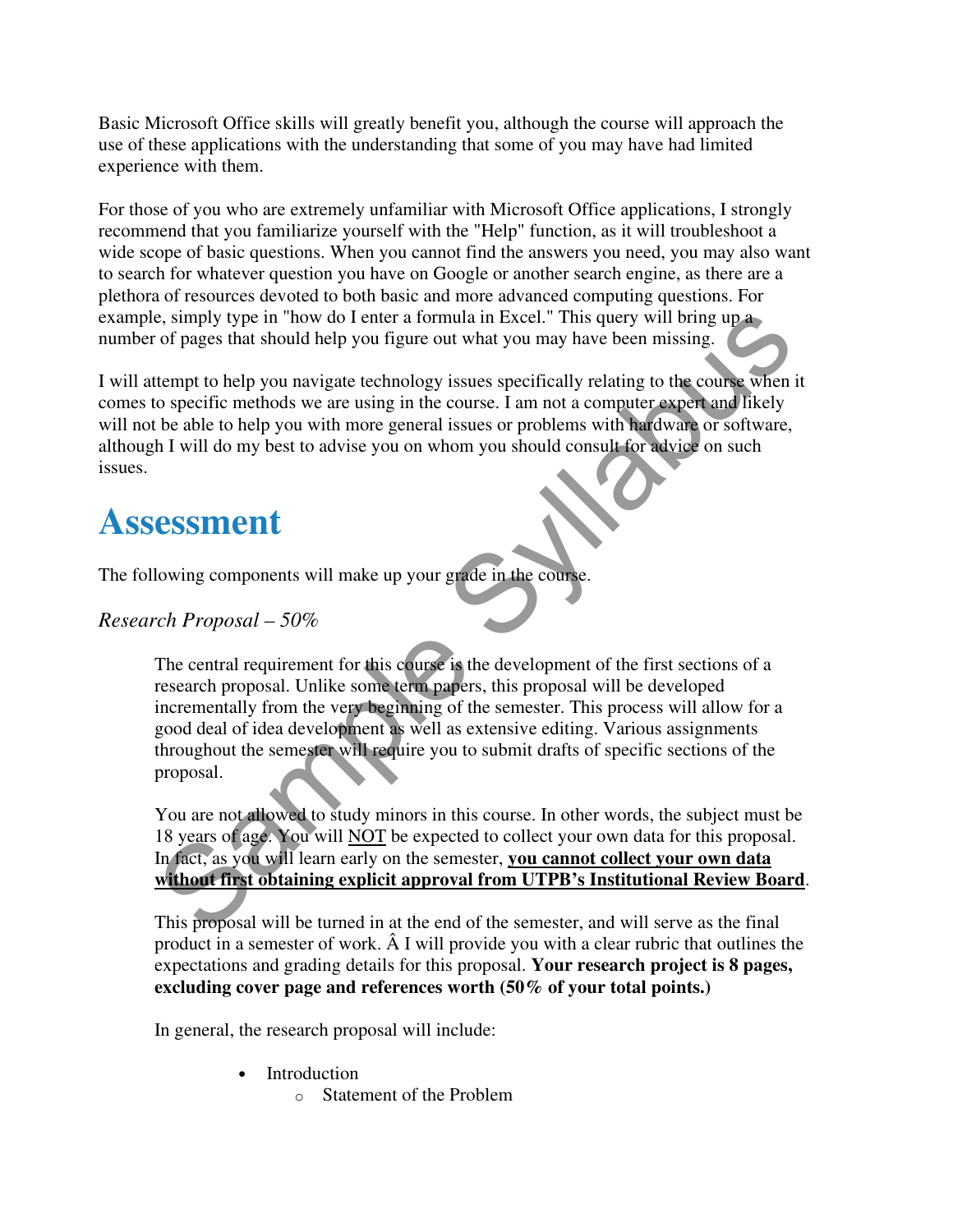- o Purpose of the Study
- o Rationale of the study
- o Research Question/s
- Review of the Literature and Theoretical Framework
- Hypotheses
- Methodology
	- o Data
	- o Sampling
	- o Methods
- Discussion / Limitation / Recommendation for Further Studies
- **Conclusion**
- **References**

#### *Discussion Board Participation / Peer Evaluation – 15%*

This course involves a good deal of discussion and lab work. As a 4-hour class, each module will have lab activities that you will be expected to participate in. Sometimes these activities will happen in conjunction with the discussion board posting. Other times the Discussion Board and lab will be separate. Each Module will have clear instructions as to the expectations for discussion board and lab. **No late Discussion Board posts will be accepted.**  Biscussion / Limitation / Recommendation for Further Studies<br>
Conclusion Board Participation / Peer Evaluation – 15%<br>
This course involves a good deal of discussion and lab work, As a 4-hour class, each<br>
module will have

The Discussion Board is a useful tool that allows you to post questions and comments, and also to respond to others' questions or comments. We will use the board in the development of your own ideas in some cases.

Lab activities typically will involve a hands-on approach to addressing various aspects of the research process. Sometimes you will be peer reviewing your fellow classmates' work, whereas at other points you will be doing other activities relating to course material.

I have chosen not to assign lab work in groups, because of the fact that in online work, I have found groups to be somewhat ineffective when someone fails to play their part. The person who does not do their required posting no doubt will see an impact on their grade, but I have attempted with this course structure not to punish those who do turn in their work on time.

Course Questions Forum: On the Discussion Board, you will find a forum entitled "Course Questions." This area is designated for you to ask questions on anything from the basic structure or requirements of the course to small questions about assignments, labs, etc. **You must post at least two questions on this forum some time during the semester**. You may post multiple questions if you would like at any point, as long as you have one. This will serve as an informal "Frequently Asked Questions" class, so read through existing questions before you post. Your question should not be a repeat of an existing question that has already been answered.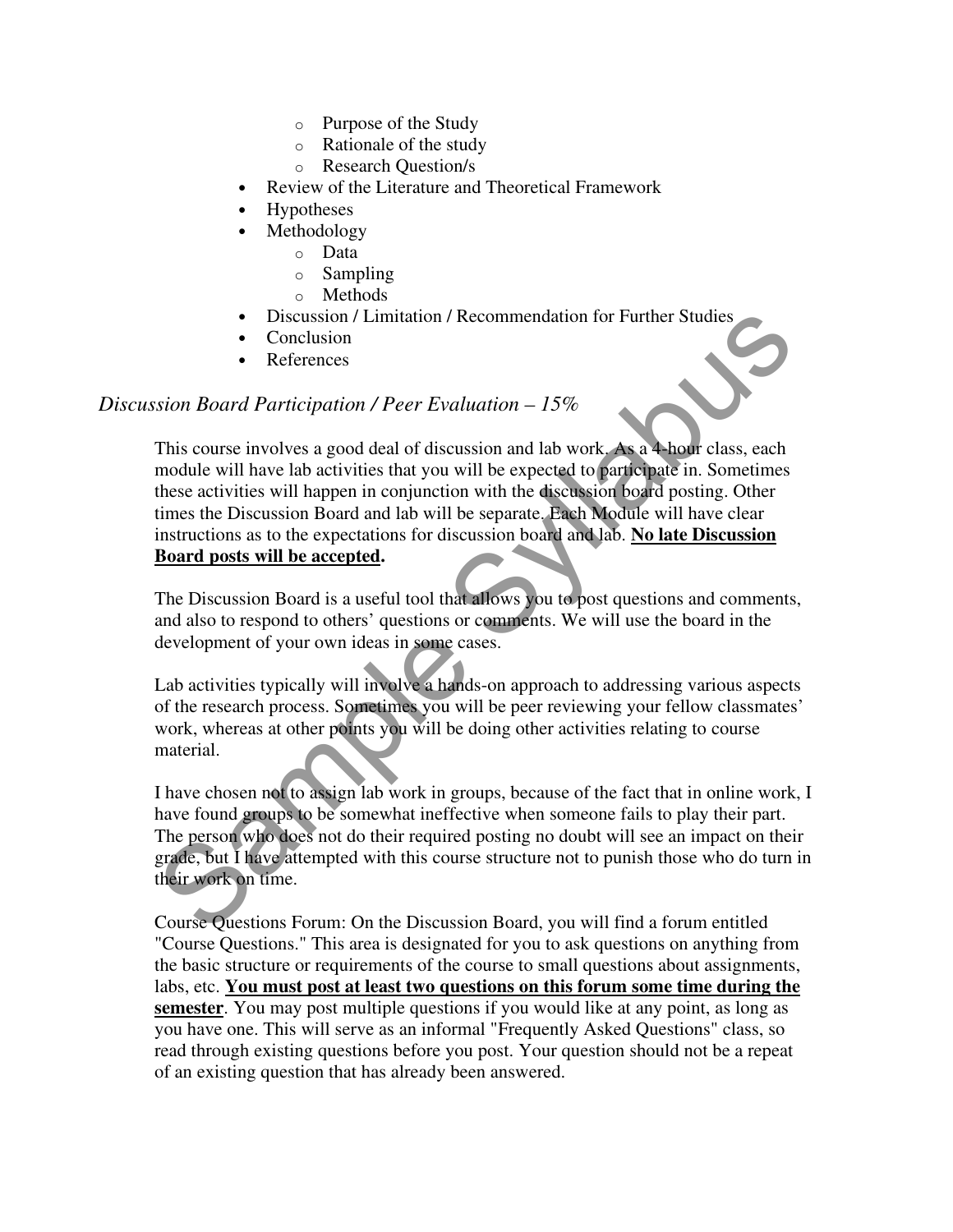#### *Assignments and Quizzes - 35%*

In addition to our work on the research proposal, you will complete short assignments for each module. We will not have any major exams in this course, as the primary focus is upon the development of one's final research proposal. Most assignments will be related to the development of the research proposal, but will involve early stage development of various sections. Failure to turn in drafts or assignments on time will result in deductions from your assigned grade.

Assignments, in addition to Discussion Board postings and lab activities will be clearly outlined in the "Assignments" tab. If anything is unclear to you, then that is a great opportunity to post on the "Course Questions" forum of the Discussion Board.

### **Student E-mail**

All UTPB students are provided with email accounts through the university server. Every student must use the university email for student-instructor interaction. Through Campus Connect, you may forward University correspondence, including canvas email, to your personal email account (e.g., Gmail, Hotmail, etc.).

Each email that you send me should begin with a Subject line that tells me something about your question (e.g., Stats help – frequency distributions). In your email, please sign your name as well. Those two things alone will make your email much more likely to be returned efficiently. You cannot imagine how often I get student emails with no subject line, no name signed, and from an email address that does not indicate who the person is. Assignments, in addition to Discussion Board postings and lab activities will be elear<br>outlined in the "Assignments" tab. If anything is unclear to you, then that is a great<br>opportunity to post on the "Course Questions" fo

# **Policies and Procedures**

#### Course Content Structure

The course is divided into 14 modules. Most modules cover one chapter in the *Understanding Research* textbook, and will have accompanying assignment, Discussion Board post(s), and/or lab activities to go along with it. The primary aim of the course is the development of a full research proposal, leading up to, but stopping short of, submitting an IRB request and collecting data.

You should read the textbook section first, and then review the online lecture. The lectures will be summaries, elaborations of the textbook material, and links to related information on the Web. After you have completed reviewing the lecture, note the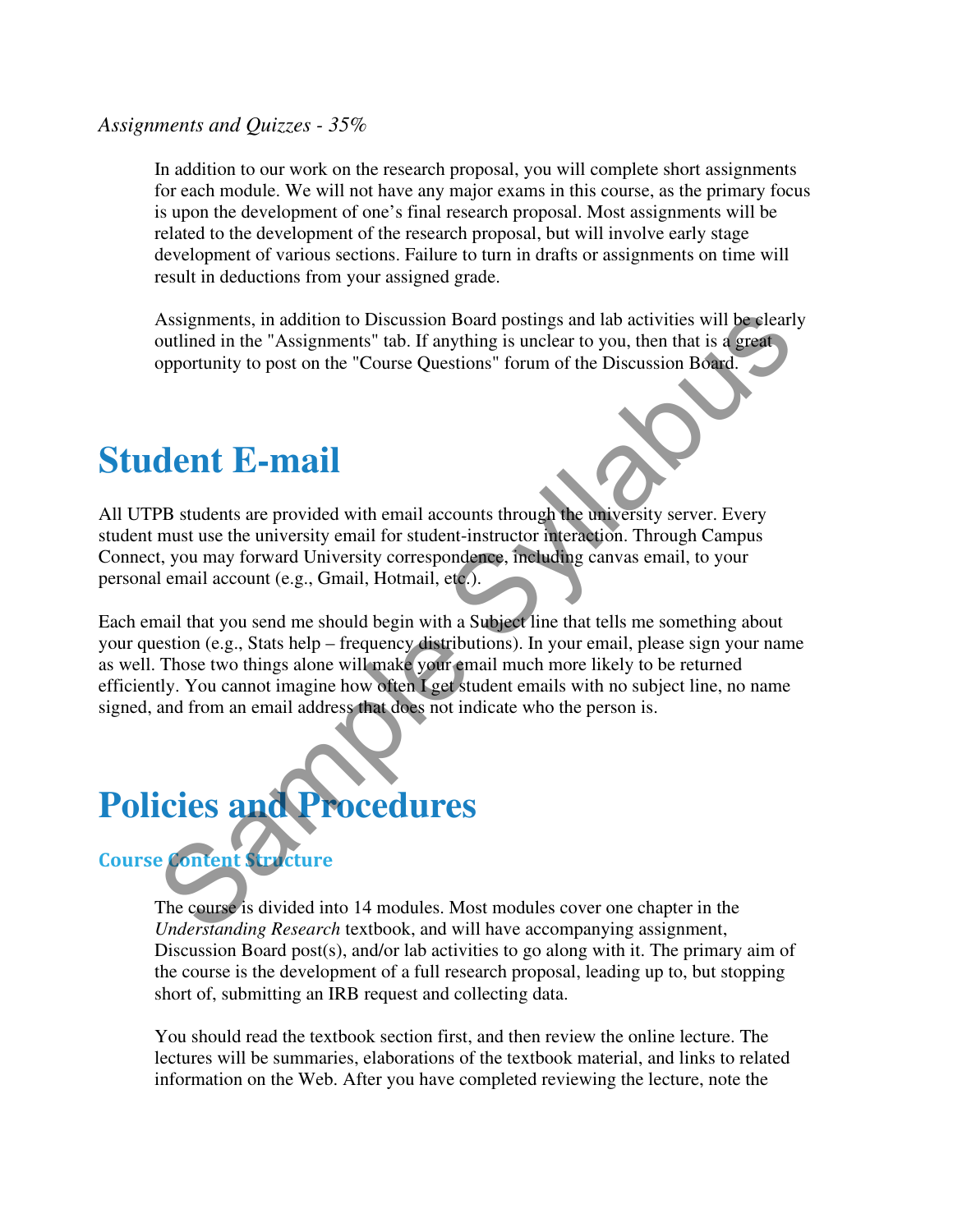assignment and activities for that Module, which in some cases will be a quiz and in others a short assignment of some type.

Collaboration with fellow students will be a major component of the course. You will be expected to post on the Discussion Board regularly. Additionally, you will do a substantial amount of peer evaluation of your fellow students' writing and ideas. In critiquing your colleagues' research proposals and surveys, you will gain a good deal of insight into the research process and this experience should be very useful to you in turning a critical eye to your own research.

It is essential that you address other students and their ideas with constructive criticism. That is, you should treat their work with respect, and provide useful, but not insulting, feedback. Everyone is learning new methods in this class, and when you are critiqued, you are simply working toward the improvement of your work. Criticism can be hard for all of us to take at times, but remember that the focus is on improving your work. Do not take it personally. If you feel you receive feedback that is unfair or unnecessarily harsh, please let me know and I will address the situation accordingly. It is essential that you address other students and their ideas with constructive criticis.<br>That is, you should treat their work with respect, and provide useful, but not insolting<br>codata. Everyone is learning new methods

#### Grading and Feedback

The majority of course activities will be graded within one week after the set due date. Should longer assignments ever take additional grading time, I will be in contact with you about such delays.

You can check your grades by going to GradeBook in Canvas. If there is any discrepancy in the grade, you must contact me immediately. I will provide individual feedback or a general feedback in the performance of the course activity.

#### Cheating/Plagiarism/Academic Dishonesty

Scholastic dishonesty includes but is not limited to cheating, plagiarism, collusion, falsifying academic records, misrepresenting facts, the submission for credit of any work or materials that are attributable in whole or in part to another person, taking an examination for another person, any act designed to give unfair advantage to a student such as, but not limited to, submission of essentially the same written assignment for two courses without the prior permission of the instructor) or the attempt to commit such acts.

**"Plagiarism" includes, but is not limited to** the appropriation of, buying, receiving as a gift, or obtaining by any means material that is attributable in whole or in part to another source, including words, ideas, illustrations, structure, computer code, other expression and media, and presenting that material as one's own academic work being offered for credit.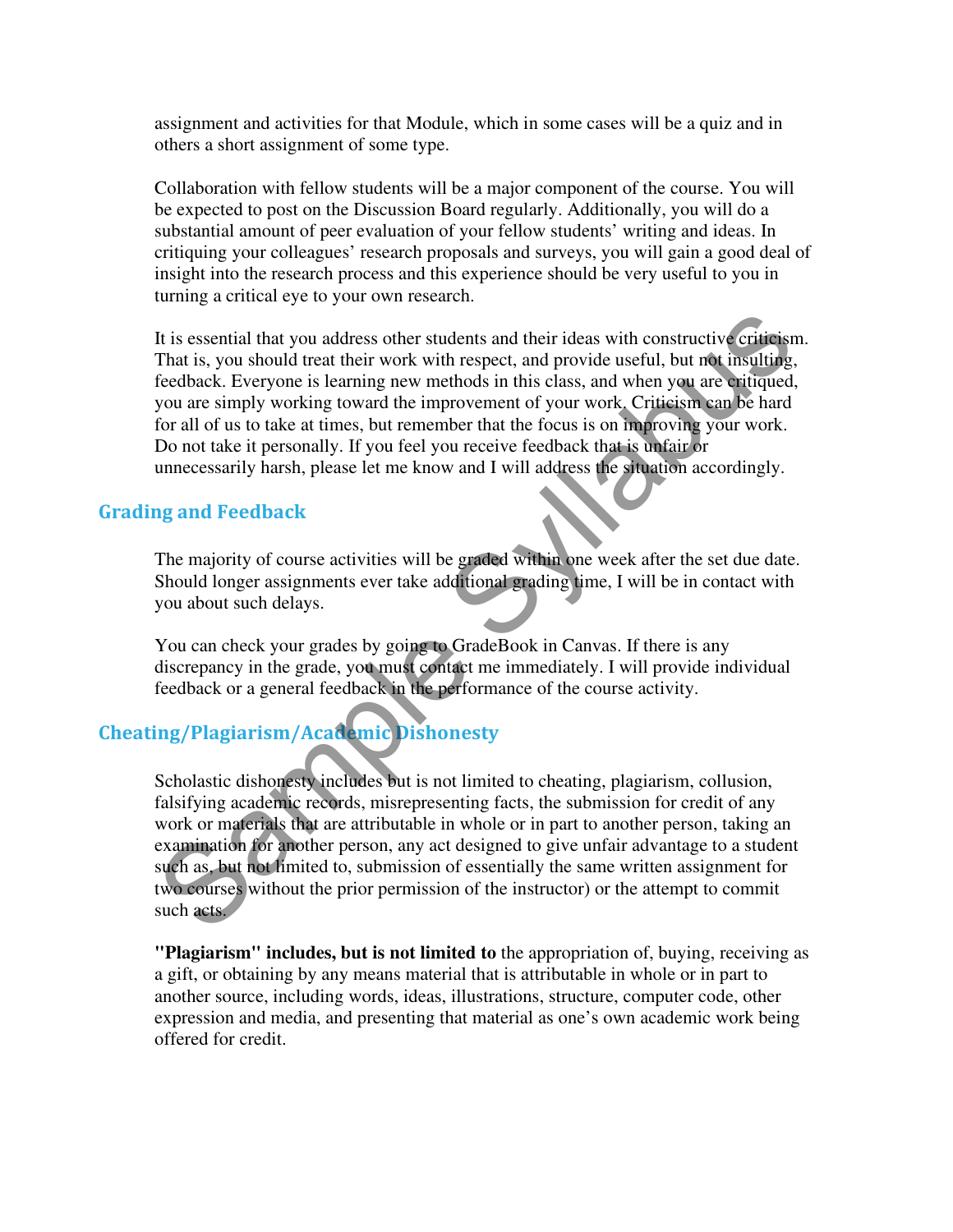**Whereas collaboration is welcomed and encouraged for homework assignments, exams should be completed only by you, the student**. Should you have questions about the exam, they should be directed to me.

NOTE: Students found plagiarizing or cheating will receive a zero on the course activity which could cause failure in the class and/or suspension or dismissal from the college.

#### Discussion Board Participation

Discussion Board will primarily be used for discussing course content related topics and issues. You will be expected to participate in discussion for each of the 14 modules this semester.

In addition to the course content related topics in discussion tool there will be a few general topics: Getting to Know Each Other, Technical problems/issues, General Questions related to the course content, etc. The posts under these topics will not be graded.

Discussion Board posting in this class will vary from week to week, and thus, you will need to be aware of what the content is for each Module. Often you will be responding to ideas or posting research ideas of your own. Other times I will post a question or topic and ask you to respond to that topic in a substantive way. The Discussion Board expectations are outlined in each Module under the "Assignments" tab. Discussion Board will primarily be used for discussing course content related topics<br>and issues. You will be expected to participate in discussion for each of the 14 module<br>this semester.<br>In addition to the course content

It is important to note that in order to receive credit for Discussion Board posts, you need to substantively address the material. Therefore, "Great idea" or "I was thinking that too" or "This is hard!" are not sufficient posts. Rather, you need to add to the conversation by contributing your thoughts or adding a new question.

#### Submission of Course Assessment Activities

All the course assessment activities will be submitted via **Assignment Tool**. Keep in mind the following standards/practices for submission of assignments:

- All course assessment activity files that will be submitted to the instructor should be in Word 2007 or RTF, with occasional supplements in Excel 2007
- Be sure to put your name at the top of each page header
- Always keep a copy of all the work you submit so that you won't need to re-do it if it should get lost in cyberspace.

#### Make-Up/Late Submission Policy

All course activities must be submitted before or on set due dates and times. If the student is unable to abide by the due dates and times, it is her/his responsibility to contact the instructor immediately. **There will be a 50% deduction for each week of**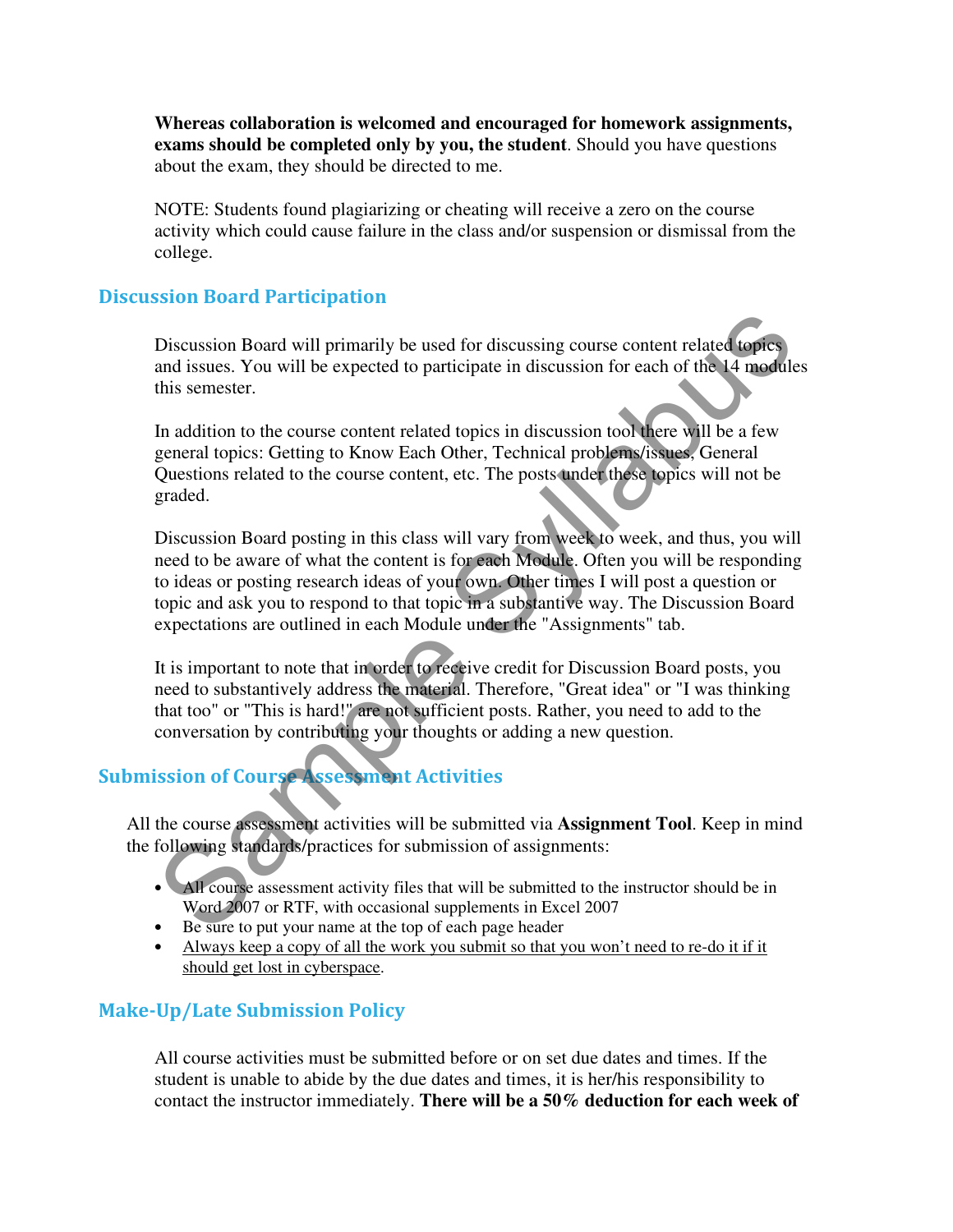#### **late submission of the assignment. NO late Discussion Board posts will be accepted**.

If you have extenuating circumstances that prevent your completion of an assignment, let me know as soon as possible. It is very important that you complete all the coursework, but I also understand that sometimes things come up that conflict with schoolwork. Keep me in the loop.

NOTE: The due dates and times for the activities will adhere to the Central Time Zone.

#### Accommodation for Students with Disabilities

· **Privacy and accessibility statement:** For the accessibility and privacy statements of external tools used within courses, go to **Accessibility and Privacy Statements**.

#### · **Accommodation for Students with Disabilities:**

Students with Disabilities: The University of Texas of the Permian Basin in compliance with the Americans with Disabilities Act and Section 504 of the Rehabilitation Act provides "reasonable accommodations" to students with disabilities. Any student with a disability who is requesting an accommodation for this course must provide the instructor with official documentation in the form of a letter from the ADA Officer for Students. Only those students who have officially documented a need for an accommodation will have their request honored. \*\*Adapted from UTSA ADA syllabus statement.\*\* **Example Syllabuse Syllabuset Syllabuset Syllabuset Syllabuset Syllabuset Syllabuset Syllabuset Syllabuset Syllabuset Syllabuset Syllabuset Syllabuset Syllabuset Syllabuset Syllabuset Syllabuset Syllabuset Syllabuset Sylla** 

ADA Officer for Students: Mr. Paul Leverington Address: Mesa Building 4243 Voice Telephone: 432-552-4696 Email: ada@utpb.edu

#### Course Incomplete/Withdrawal/Grade Appeal

All students are required to complete the course within the semester they are signed up. Incomplete grades for the course are rarely given and will only be granted if the student has completed at least 75% of the course with a grade of 'C' or better and provides a valid, documented excuse for not being able to complete the course on time and has contacted me prior to the scheduled last class to request an extension. The student will sign a contract that includes the incomplete course activities and the new due dates.

For grade appeal process go to **http://ss.utpb.edu/dean-of-students/studentgrievances/**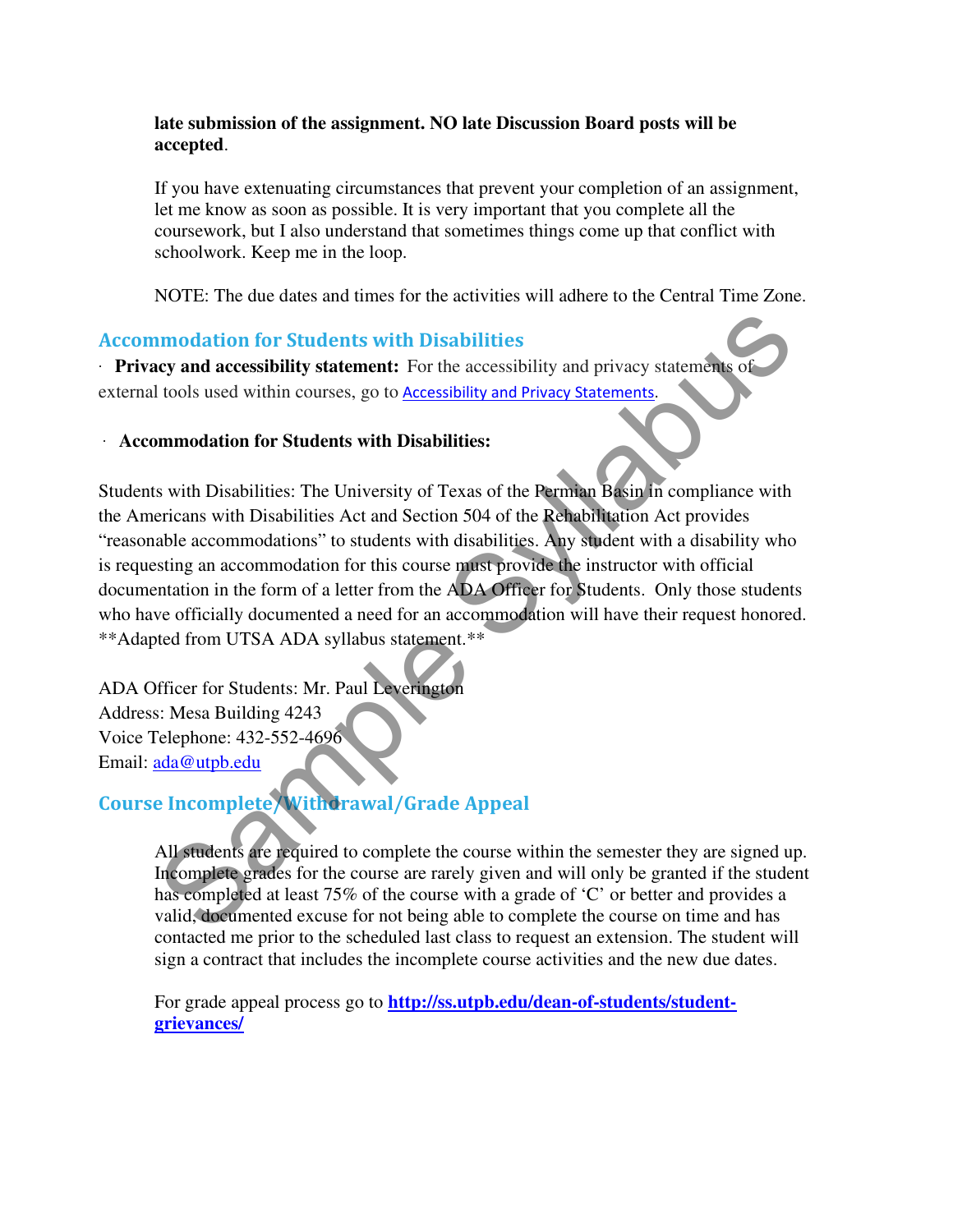#### Rules of Behavior

Anything you type in the discussion area is public – which means that every student in this class (including your instructor) will see what you write. Please pay attention to the language you use and adhere to the following guidelines:

- Do not post anything too personal;
- Do not use language that is inappropriate for a classroom setting or prejudicial in regard to gender, race, or ethnicity;
- Do not use all caps in the message box unless you are emphasizing (it is considered shouting)
- Be courteous and respectful to other people on the list
- Do not overuse acronyms like you would use in text messaging. Some of the list participants may not be familiar with acronyms.
- If the posting is going to be long, use line breaks and paragraphs
- Fill in a meaningful Subject Line
- Write your full name at the end of the posting
- Be careful with sarcasm and subtle humor; one person's joke is another person's insult.

Should other problems arise with discussion board posting, I will send an announcement to the class informing you of the updated standards. In short, however, please be clear in your message and respectful of your fellow students and I don't think we will have any major problems.

NOTE: If you do not adhere to the guidelines for any posting, you will lose the points that would have been granted, and the instructor reserves the right to remove your posting and to deny you any further posting privileges.

Refer to the following links for additional help on netiquette: http://www.albion.com/netiquette/corerules.html http://www.dtcc.edu/cs/rfc1855.html

#### Attendance and Class Participation

Regular and active participation is an essential, unmistakably important aspect of this online course. The expectation of the instructor is that students will log on a minimum of three times every seven days. It is critical that you read all of the lecture and assignment materials as well as all of the public discussion materials. Your full participation ON A WEEKLY BASIS is not only a requirement; it is also an essential aspect of the online course process. All students are expected to do the work assigned, notify the instructor when emergencies arise, and make up assignments no later than the due dates. • Do not use all caps in the message box unless you are emphasizing (it is considered<br>
• Showting)<br>
• Be courteous and respectful to other people on the list<br>
• Do not overuse acronyms like you would use in text messaging.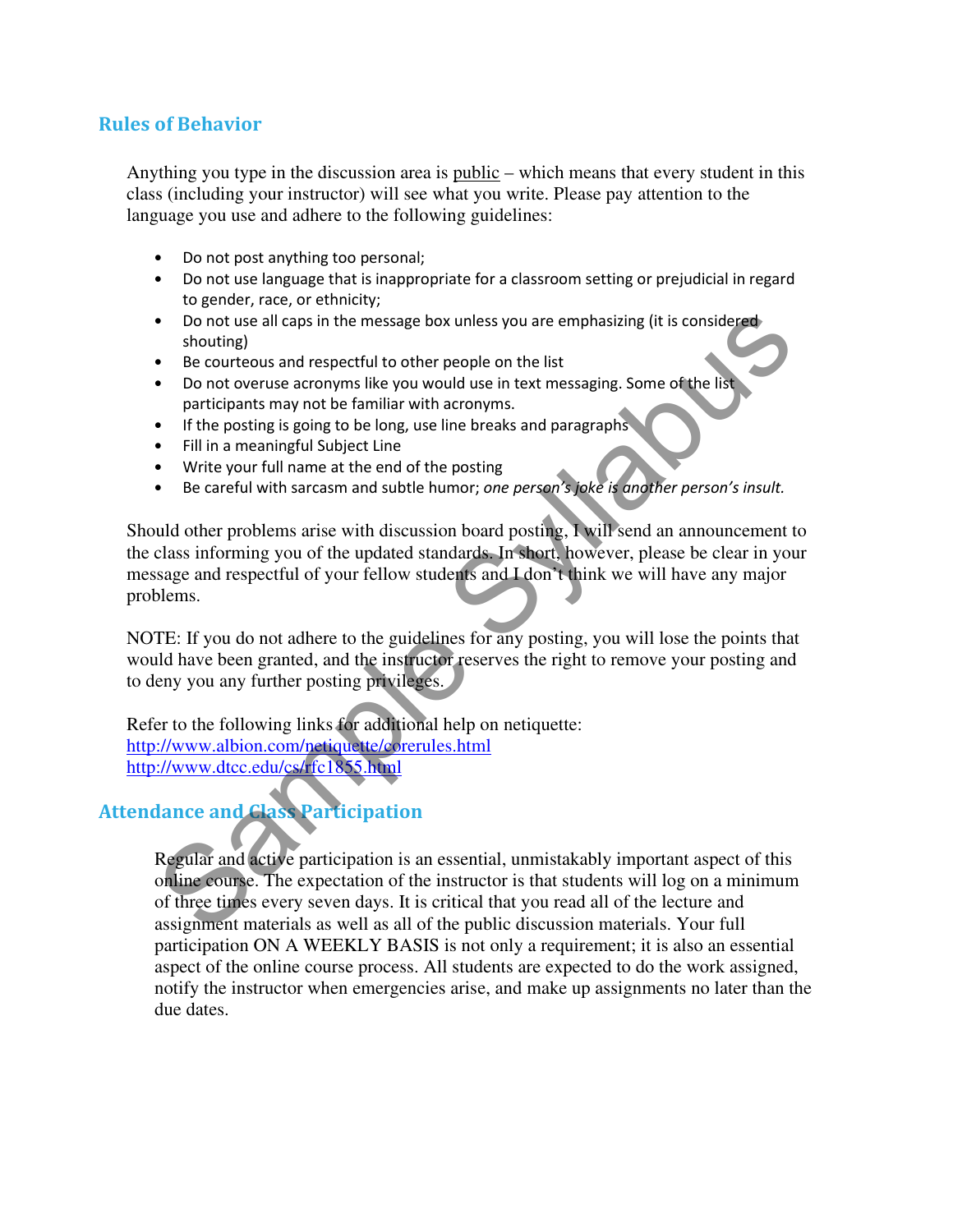#### **Tracking**

Canvas course platforms have a tracking feature. This feature quantifies how often and when students are active in the course and also provides information if the student has accessed different pages of the course.

#### Absenteeism

All the course activities have set dates to be completed and submitted. After the due dates the activities will not be available for the students. Thus, if you are ill for a prolonged time and cannot complete the activities, you must contact me and update the situation. You are expected to log into the course at least once a week. For summer courses you are required to log in everyday. Notice to the contracts and solven the state of the state in a state and solution. The contracts the activities will not be available for the statents. Thus, if you are ill for a<br>prolonged time and cannot complete the acti

If I am going to be out because of ill health, attending a conference, etc you will be notified through email.

#### Extra Credit Opportunities

No extra credit for the course is planned. However, I reserve the right to alter this should it become necessary during the semester.

### **Hardware and Software Requirements**

#### Computer

**PC Configuration** - A CPU with 1 GHz processor, 256 MB RAM and Windows XP operating system

**Mac Configuration** – A CPU with 300 MHZ (G3), 256 MB RAM and Mac OS X 10.2 or newer operating system

#### **Peripherals**

You will need external speakers to be able to listen to audio files (if present in the course).

Should you wish to talk with me through audio on Wimba, you will need a headset and microphone. Many Mac computers may have speakers and a microphone built-in.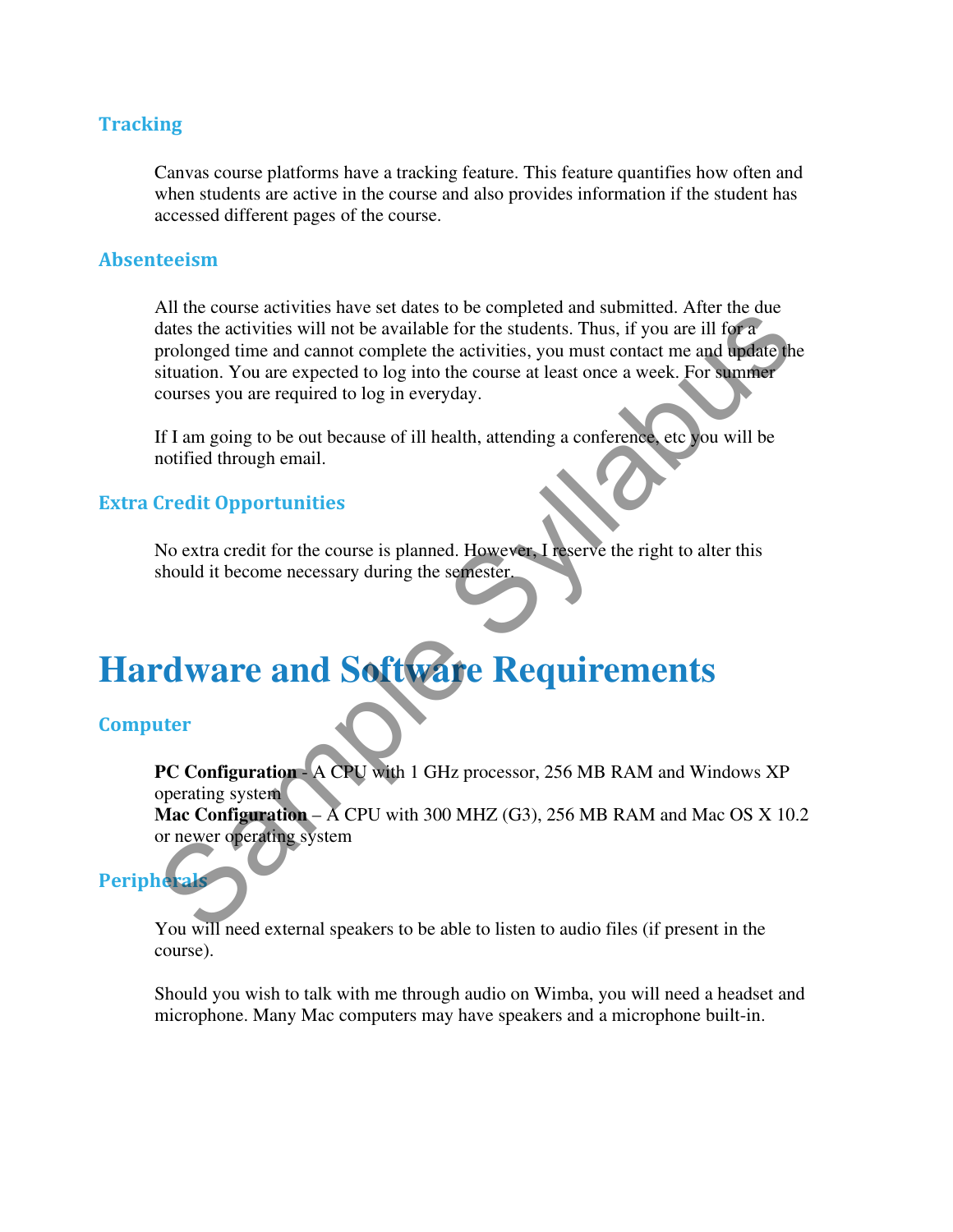#### Software

The course content is presented through Microsoft Office 2007, and will use Microsoft Word, Excel and Powerpoint. If you have an earlier version of Office, you should be able to download a plug-in that will allow you to open the newer version Office files (ending in .docx, .xlsx, and .pptx). Follow this link to access the Microsoft Compatibility Pack.

All assignments for the course will be turned in using Word or Excel documents. If you are operating using an earlier version of Excel (or Excel for Mac), you can likely get by without having to pay for an upgrade. However, what is important is that the screenshots will be oriented toward Microsoft Office in Vista, and therefore, it will be your responsibility to figure out where the pertinent commands are located. If using an alternative version of Office, you can often search in Google to find the appropriate help that you need. are operating using an earlier version of Excel (or Excel for Mac), you can likely get the<br>without having to pay for an upgrabe. However, what is important is that the<br>deforements will be oriented toward Microsoft Office i

#### Anti-Virus Software

Anti-virus software is highly recommended for students and instructors. Online courses involve much file sharing, which increases your risk of computer virus infection. Antivirus software will help protect your computer in case of exposure to a computer virus.

*Other software:* There may be audio/video files in the course for which you will need Windows Media Player or QuickTime or Real Player.

#### Internet connection

Recommended - Cable modem, DSL, or intranet (T-1); or 128 KBPS modem

Note: Corporate or academic security firewalls may block some course content, such as chat or streaming media. Accommodations for access can usually be arranged if you contact your network administrator, though local security policies ultimately dictate what is allowed. 56 K modem or better

#### Technical Information

*<u>Browser Test <b>Browser Configuration</u> Download Plug-*24/7 Technical Help

#### Supported Browser

Firefox 3.5 or higher for PC; and Safari  $3.X - 4.0$  for Mac Download Firefox Download Safari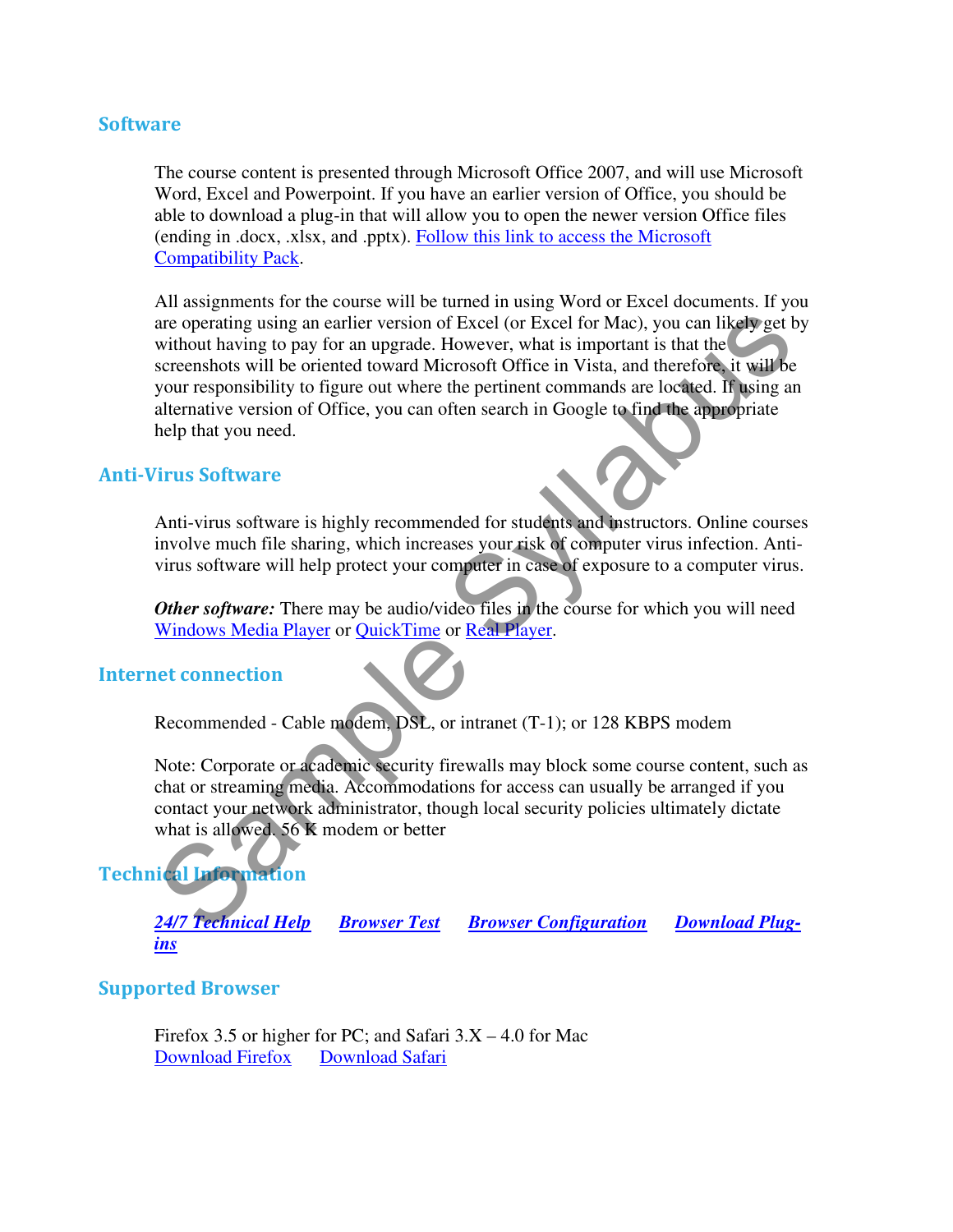#### Unsupported Browsers

America Online (AOL), Prodigy, Juno, MSN, Yahoo and other Internet Service Providers (ISPs), provide their own internal and proprietary web browsers. These browsers may not be compatible with online courses.

### **Online Student Authentication**

### **Preparation for Computer Emergencies**

#### Student Support Services

| UTPB requires that each student who registers for an online course is the same student who<br>participates in, completes, and receives credit for the course. This course satisfies the second method<br>of student authentication by having students submit an approved photo ID and photo of themselves<br>through an assignment submission. |                                                                                                                                      |  |  |  |
|------------------------------------------------------------------------------------------------------------------------------------------------------------------------------------------------------------------------------------------------------------------------------------------------------------------------------------------------|--------------------------------------------------------------------------------------------------------------------------------------|--|--|--|
| *Approved photo identifications are: passports, government issued identification, driver's licenses,<br>military ID from DoD; dual credit and early college high school students use school district<br>identifications.                                                                                                                       |                                                                                                                                      |  |  |  |
| <b>Preparation for Computer Emergencies</b>                                                                                                                                                                                                                                                                                                    |                                                                                                                                      |  |  |  |
| Given the online nature of this course, it is strongly recommended that you have a back-up<br>plan should you experience a computer emergency. This might include access to another<br>computer in your household or alternatively, to a computer lab in a local library that you can<br>access in an emergency.                               |                                                                                                                                      |  |  |  |
| Should you experience difficulties with computer access that will prevent your progress in the<br>class, you should contact me as early as possible so that we may discuss the best solution to<br>such a problem.                                                                                                                             |                                                                                                                                      |  |  |  |
| <b>Student Support Services</b>                                                                                                                                                                                                                                                                                                                |                                                                                                                                      |  |  |  |
| <b>SERVICE</b>                                                                                                                                                                                                                                                                                                                                 | CONTACT                                                                                                                              |  |  |  |
| ADA<br>Accommodation/Support                                                                                                                                                                                                                                                                                                                   | ADA Officer for Students: Mr. Paul Leverington<br>Address: Mesa Building 4243<br>Voice Telephone: 432-552-4696 - Email: ada@utpb.edu |  |  |  |
| Advising                                                                                                                                                                                                                                                                                                                                       | UTPB E-Advisor at http://cas.utpb.edu/academic-advising-center/e-<br>advisor/                                                        |  |  |  |
| <b>Bookstore</b>                                                                                                                                                                                                                                                                                                                               | (432) 552-0220<br>http://www.bkstr.com/texas-permianbasinstore/home                                                                  |  |  |  |
| Email, Outlook 365,                                                                                                                                                                                                                                                                                                                            | Information Resources Service http://www.utpb.edu/services/ird                                                                       |  |  |  |